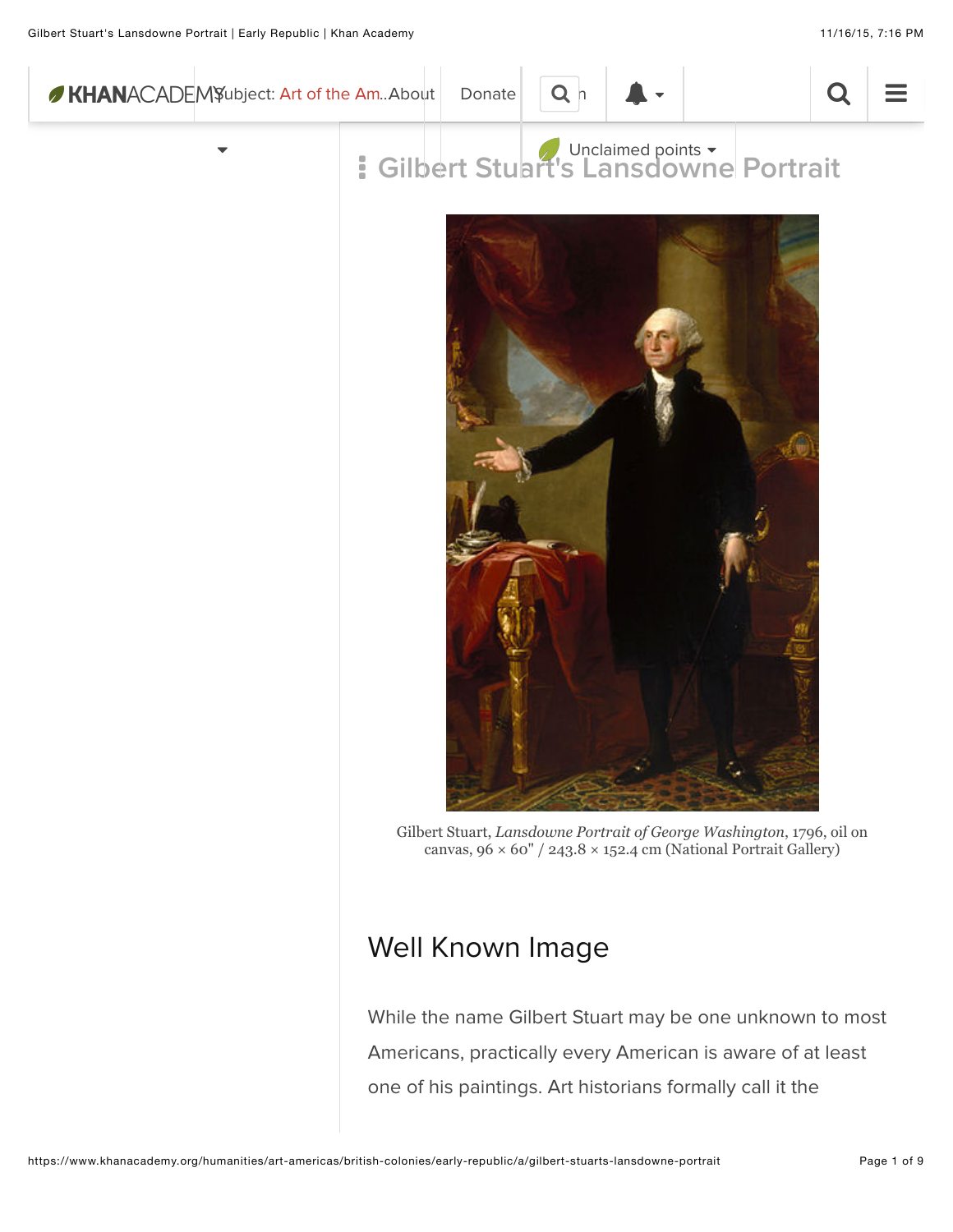Athenaeum Portrait. Most everyone is familiar with it as the engraved image of George Washington that graces the front of the one-dollar bill. This is one of the dozens of portraits that Stuart painted of our first president. Another, a fulllength likeness, is called the Lansdowne Portrait. Although not as famous as its bust-length counterpart, the Lansdowne Portrait retains a place of special significance within the history of American art.

### Expat Education



Hyacinthe Rigaud, *King Louis XIV*, 1702, oil on canvas, 313 x 205 cm (Versailles)

On the brink of the American Revolutionary War, Stuart decided it was time to pursue serious artistic instruction, and so, in 1775, he sailed for London and the studio of Benjamin West, whose generosity to his colonial brethren was seemingly endless.

Stuart remained in London for almost twelve years and then relocated to Ireland. He clearly had aspirations of making American versions of European Grand Manner portraits

such as the likeness Hyacinthe Rigaud painted of Louis XIV in 1701. After acquiring debts sufficient to necessitate a hasty departure from the Emerald Isle, the artist told a friend about his short-term plans for Ireland and about his anticipated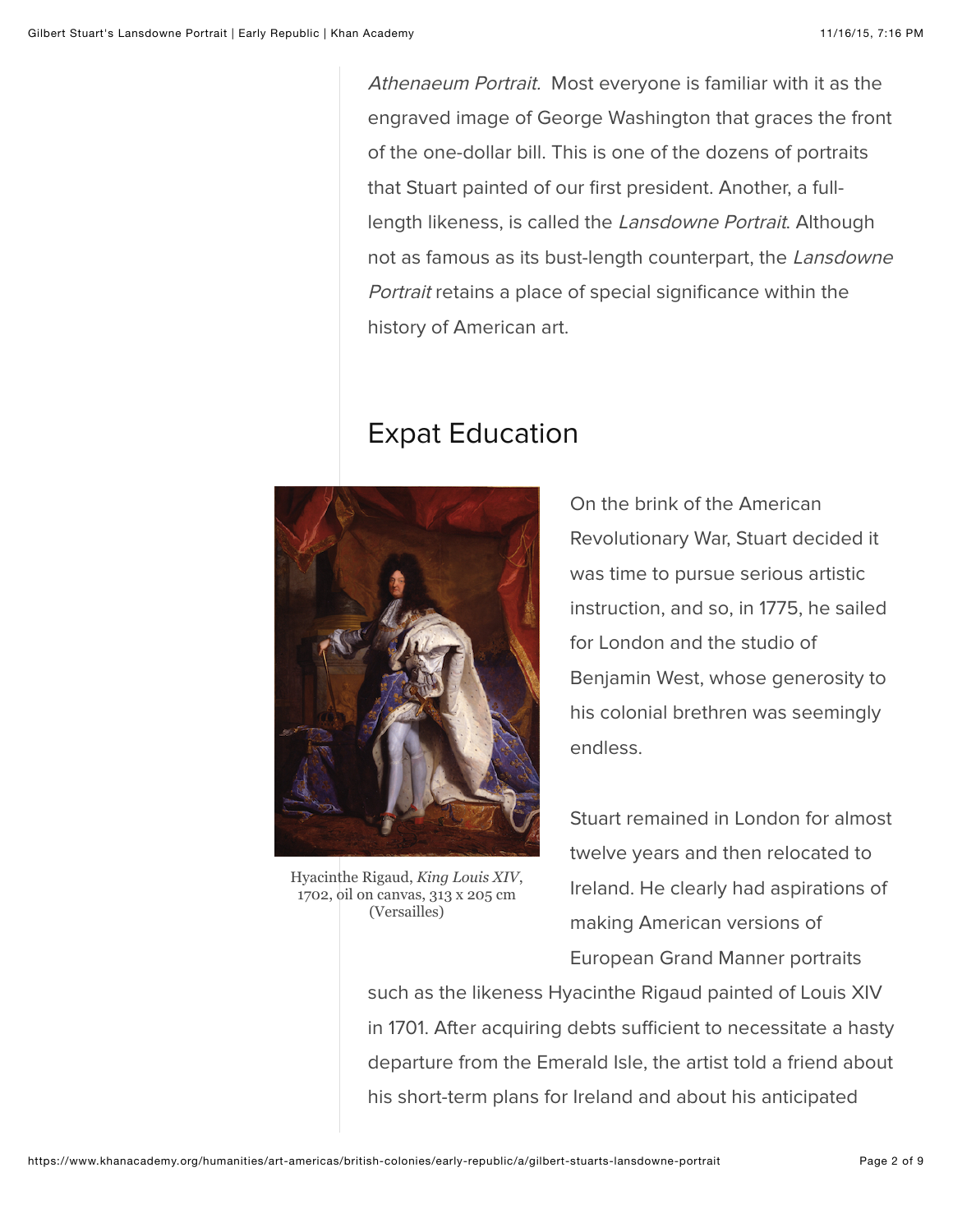return to the United States:

When I can net a sum sufficient to take me to America, I shall be off to my native soil. There I expect to make a fortune by [portraits of] Washington alone. I calculate upon making a plurality of his portraits, whole lengths, what will enable me to realize; and if I should be fortunate, I will repay my English and Irish creditors. To Ireland and English I shall be adieu.

This was a task easier said than done. Stuart did not personally know the recently elected president, and the artist had been away from his homeland for 18 years.

## Letter of Introduction

Rather than return to Rhode Island, the state of his birth, he instead sailed for New York City, the home of John Jay, the first Chief Justice of the Supreme Court and a close political confidant to George Washington. Stuart first met Jay in 1782 when the politician was in London negotiating the Treaty of Paris, the accord that officially ended the American Revolutionary War. Stuart arrived in New York City in early May of 1793, and a visit to Jay, one of the few people the painter could have known in Manhattan, must have been amongst Stuart's first social calls. He painted Jay several times during the months that followed and the politician provided a letter of introduction for the relatively unknown artist to meet the president. Stuart departed New York City for Philadelphia in November 1794.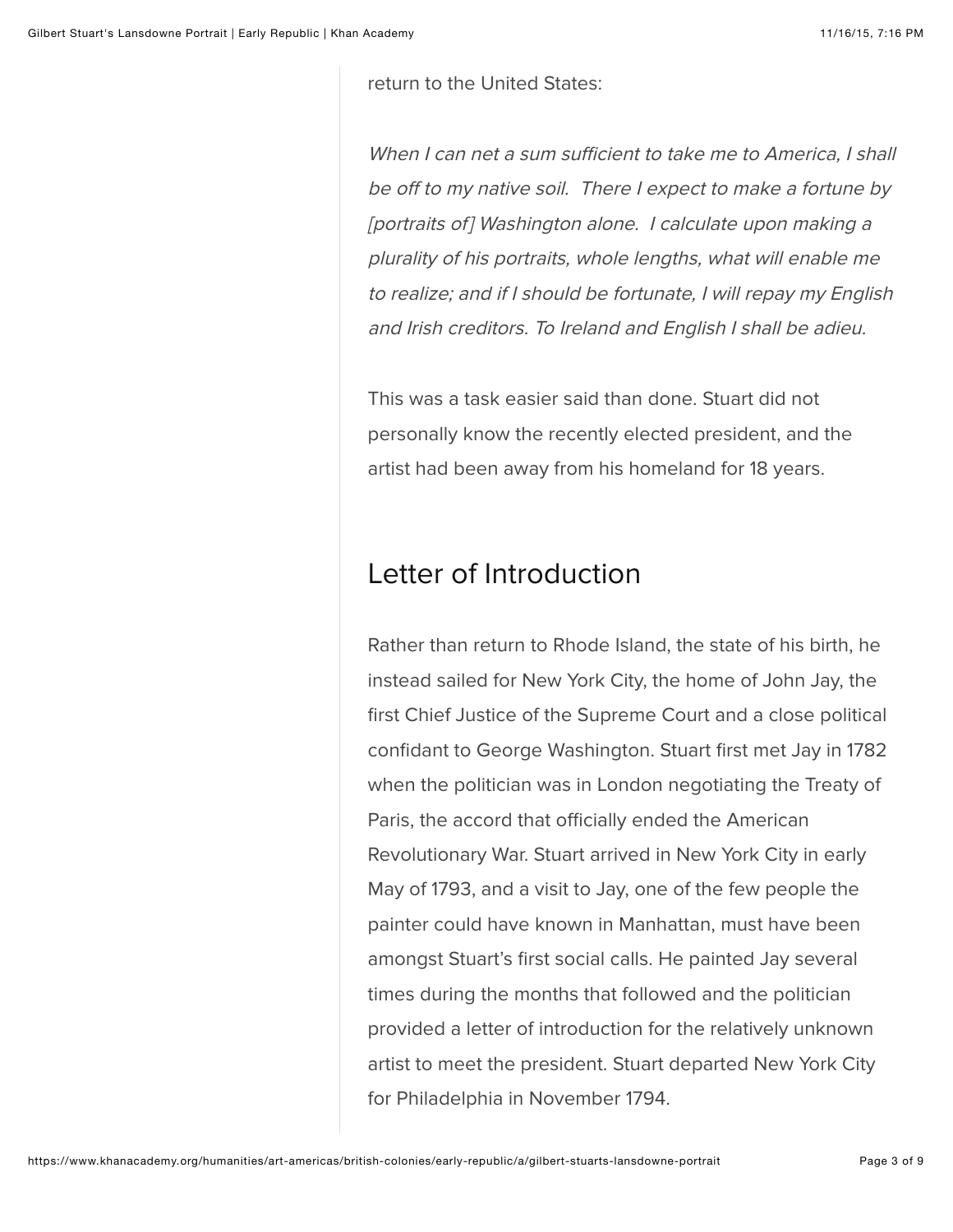### Philadephia

If painting images of George Washington was the primary reason Stuart returned to the United States, then Philadelphia was certainly the place to be. Stuart wasted little time in calling on Washington, and painted three diferent kinds of portraits of the president (with dozens of subsequent copies) in the years that followed. In the decades immediately preceding the invention of photography, the myriad of portraits of Washington that Stuart painted created an image Americans accepted as the portrait of their first president. The "Vaughan Type" shows Washington facing slightly to his left, the "Athenaeum Type" shows the first president facing to his right, and the "Lansdowne Type" is a full-length portrait.

Stuart painted six full-length portraits of Washington. The "Lansdowne Type" acquired its name from the owner of the first full-length portrait Stuart painted, William Petty, the first Marquis of Lansdowne. The portrait was a gift from William Bingham, a wealthy Philadelphian merchant and was intended to thank Lord Lansdowne for his financial support of the colonial cause during the American Revolutionary War.

# Civilian Commander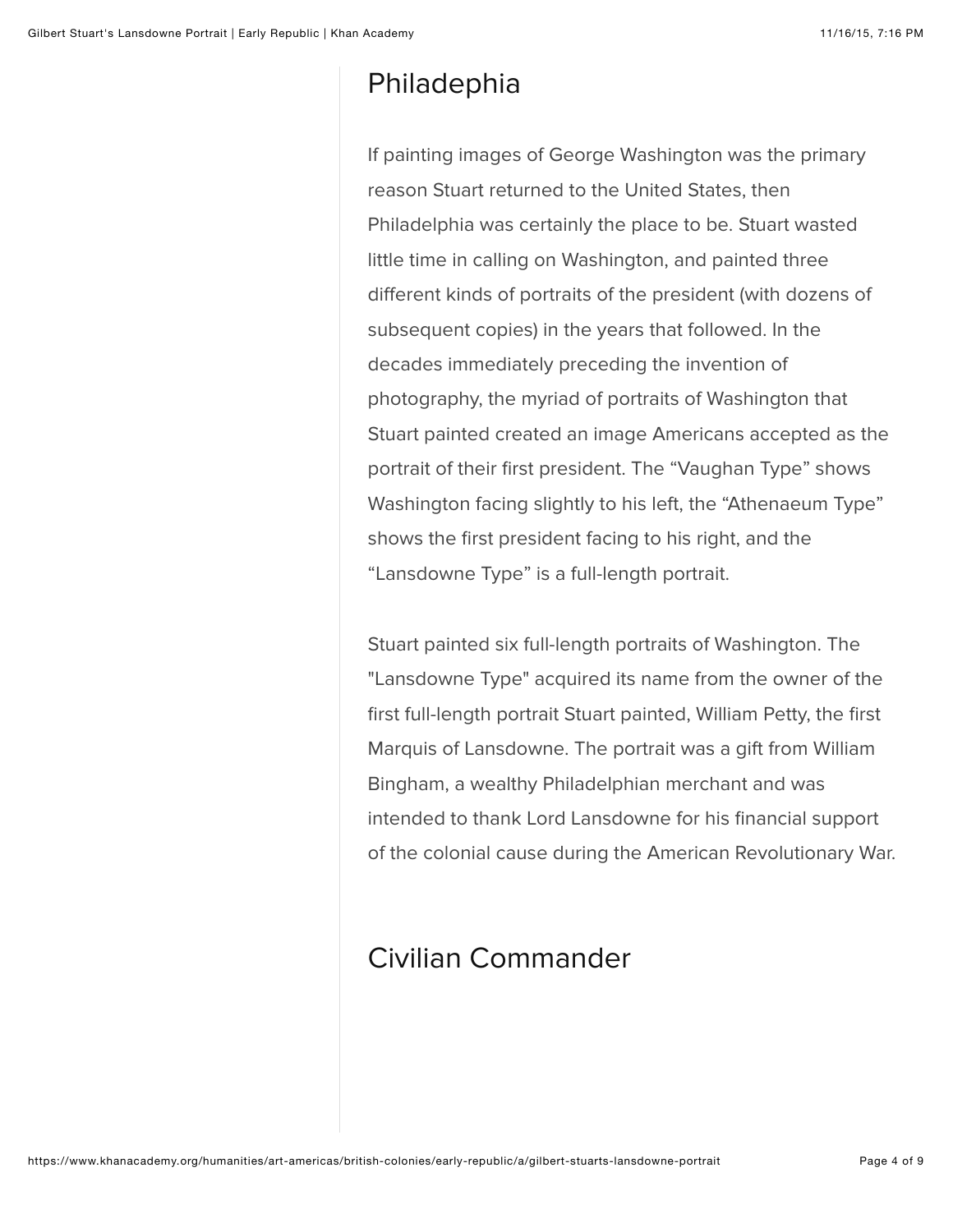#### & [BRITISH COLONIES TO THE](https://www.khanacademy.org/humanities/art-americas/british-colonies) EARLY REPUBLIC

### **Early Republic**

[Houdon, George Washington](https://www.khanacademy.org/humanities/art-americas/british-colonies/early-republic/a/houdon-george-washington)

[Gilbert Stuart, The Skater](https://www.khanacademy.org/humanities/art-americas/british-colonies/early-republic/a/gilbert-stuart-the-skater)

#### **[Gilbert Stuart's Lansdowne](https://www.khanacademy.org/humanities/art-americas/british-colonies/early-republic/a/gilbert-stuarts-lansdowne-portrait) Portrait**

Jef[erson, Monticello](https://www.khanacademy.org/humanities/art-americas/british-colonies/early-republic/a/jefferson-monticello)

[Monticello Quiz](https://www.khanacademy.org/humanities/art-americas/british-colonies/early-republic/e/monticello-quiz)

Peale, Staircase Group [\(Portrait of Raphaelle Peale](https://www.khanacademy.org/humanities/art-americas/british-colonies/early-republic/v/charles-willson-peale-staircase-group-portrait-of-raphaelle-peale-and-titian-ramsay-peale-1795) and Titian Ramsay Peale)

[Vanderlyn, Ariadne Asleep on](https://www.khanacademy.org/humanities/art-americas/british-colonies/early-republic/a/vanderlyn-ariadne-asleep-on-the-island-of-naxos) the Island of Naxos



Washington (detail), Gilbert Stuart, *Lansdowne Portrait of George Washington*, 1796, oil on canvas, 96  $\times$  60" / 243.8  $\times$  152.4 cm (National Portrait Gallery)

Given his European training, Stuart was well suited to execute a Grand Manner portrait of America's first president. However, whereas previous artists such as John Trumbull and Charles Willson Peale emphasized Washington's position as an officer in the Revolutionary Army, Stuart stressed Washington's position as a civilian commander in chief. In the Lansdowne Portrait, Washington does not hold a scepter, wear a crown, or sit on a throne. Instead, Stuart filled the eight-foot tall composition with elements symbolic to the new republic. He wears an American made black velvet suit, one similar in fabric, cut, and color to one he frequently wore on public occasions. Washington raises his right arm in a classically inspired oratorical pose, while his left hand grasps a ceremonial sword. The President stands before a portico-like space, complete with two pairs of columns and a red curtain that has been pulled aside to reveal a background of open sky.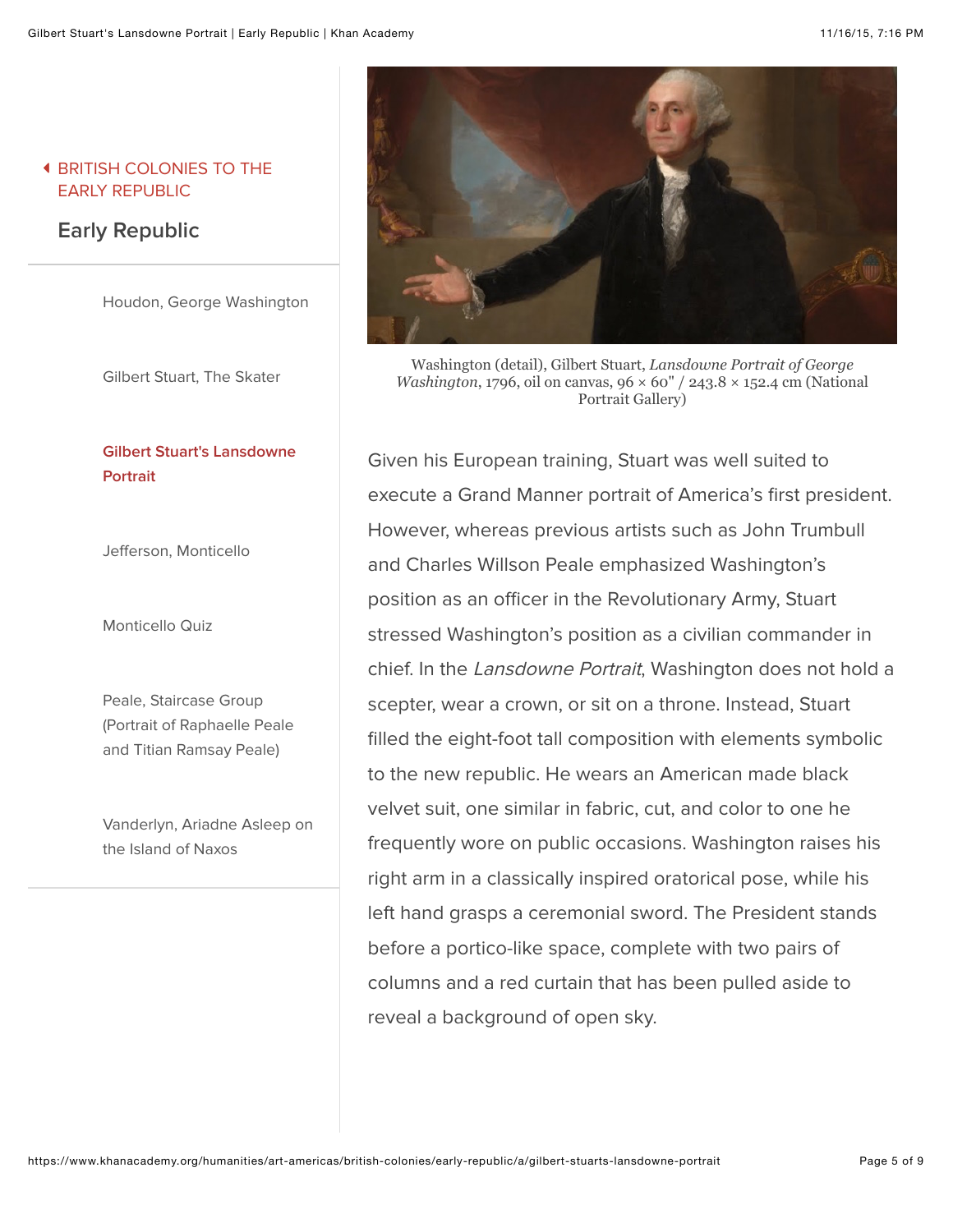

Medallion, eagles and books (detail), Gilbert Stuart, Lansdowne Portrait of George Washington, 1796, oil on canvas,  $96 \times 60'' / 243.8 \times 152.4$  cm (White House version)

In addition to the architectural setting and the sitter's pose, other elements within the composition transform the Lansdowne Portrait from a simple likeness of Washington into an official state portrait. The Neo-Classical chair on the right side of the painting contains elements from the Great Seal of the United States. A small oval medallion on the top of the chair is divided in half. The top half contains thirteen white stars in a blue field, and thirteen alternating red and white stripes appear underneath. Two erect eagles are visible on top of the leg of the table, each of which grasps a bundle of arrows, symbols of readiness for war. Underneath the table are several books, titled, General Orders, American Revolution, and Constitution & Laws of the United States that indicate Washington's past military and political accomplishments. More books, Federalist and Journal of Congress, stand upright on top of the table. A silver inkwell, quill, and several sheets of blank paper can be seen immediately underneath Washington's outstretched right hand.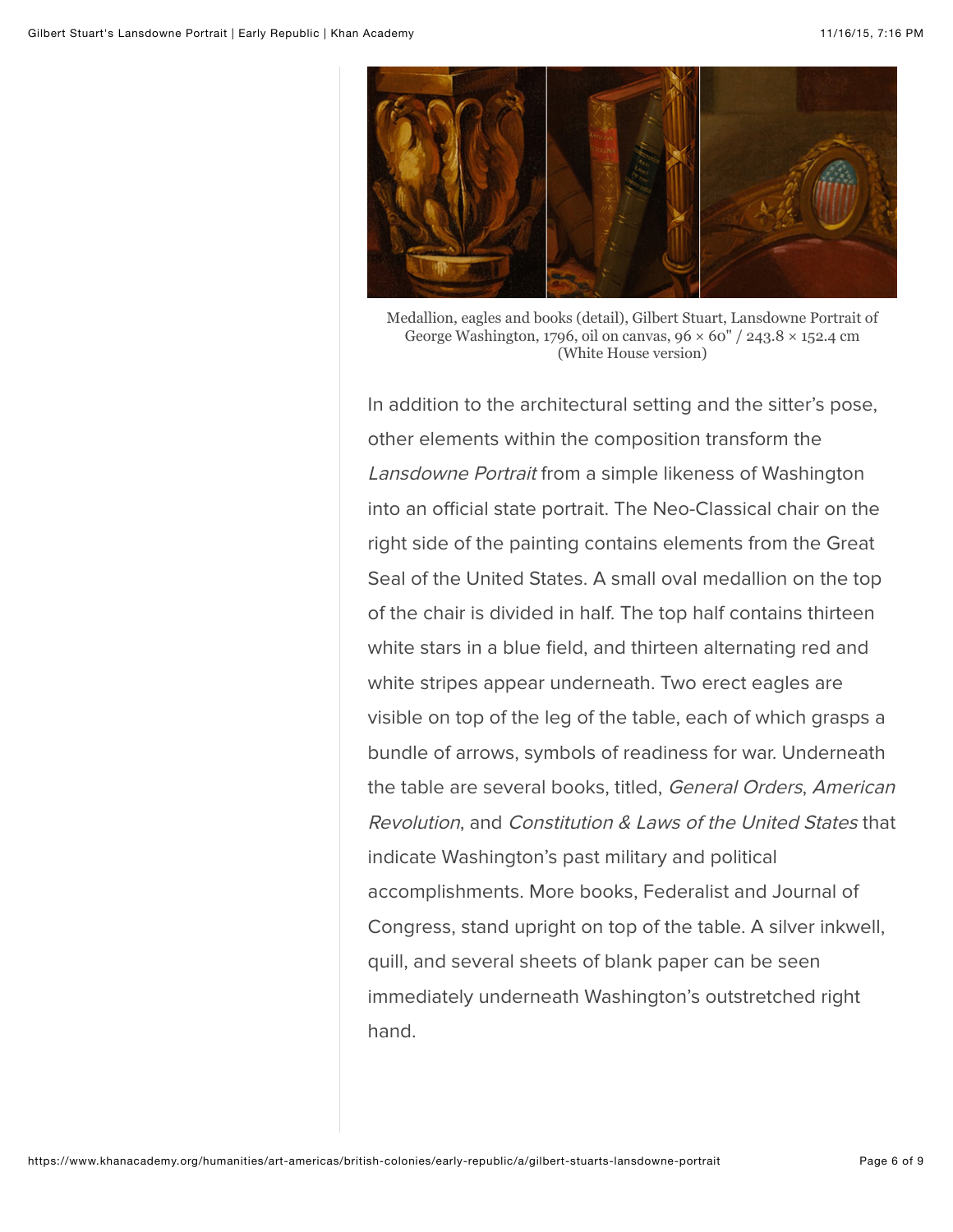# Representing the Office of the **Presidency**

Without question, Gilbert Stuart's Lansdowne Portrait of George Washington is far more than a portrait of the first president of the United States of America. It is instead a painting that represents not only Washington's likeness, but also the aesthetic and political trappings of the office of the presidency and of the New Republic. Utilizing all of the traditions of European Grand Manner portraiture, it became the standard full-length political likeness of Washington throughout the Federalist period.

Essay by Dr. Bryan Zygmont

**Additional resources:**

[This portrait at the National Portrait Gallery](http://www.npg.si.edu/collection/lansdowne.html)

[The Landsdowne Portrait on the Google Art Project](https://www.google.com/culturalinstitute/u/0/browse/stuart%20landsdowne?projectId=art-project)

[Interactive on the painting from the Smithsonian](http://www.georgewashington.si.edu/portrait/)

[Information and lesson plan from Picturing America](http://picturingamerica.neh.gov/downloads/pdfs/Resource_Guide_Chapters/PictAmer_Resource_Book_Chapter_3B.pdf)

[Gilbert Stuart, The Athenaeum Portrait](https://www.nga.gov/exhibitions/2005/stuart/philadelphia.shtm)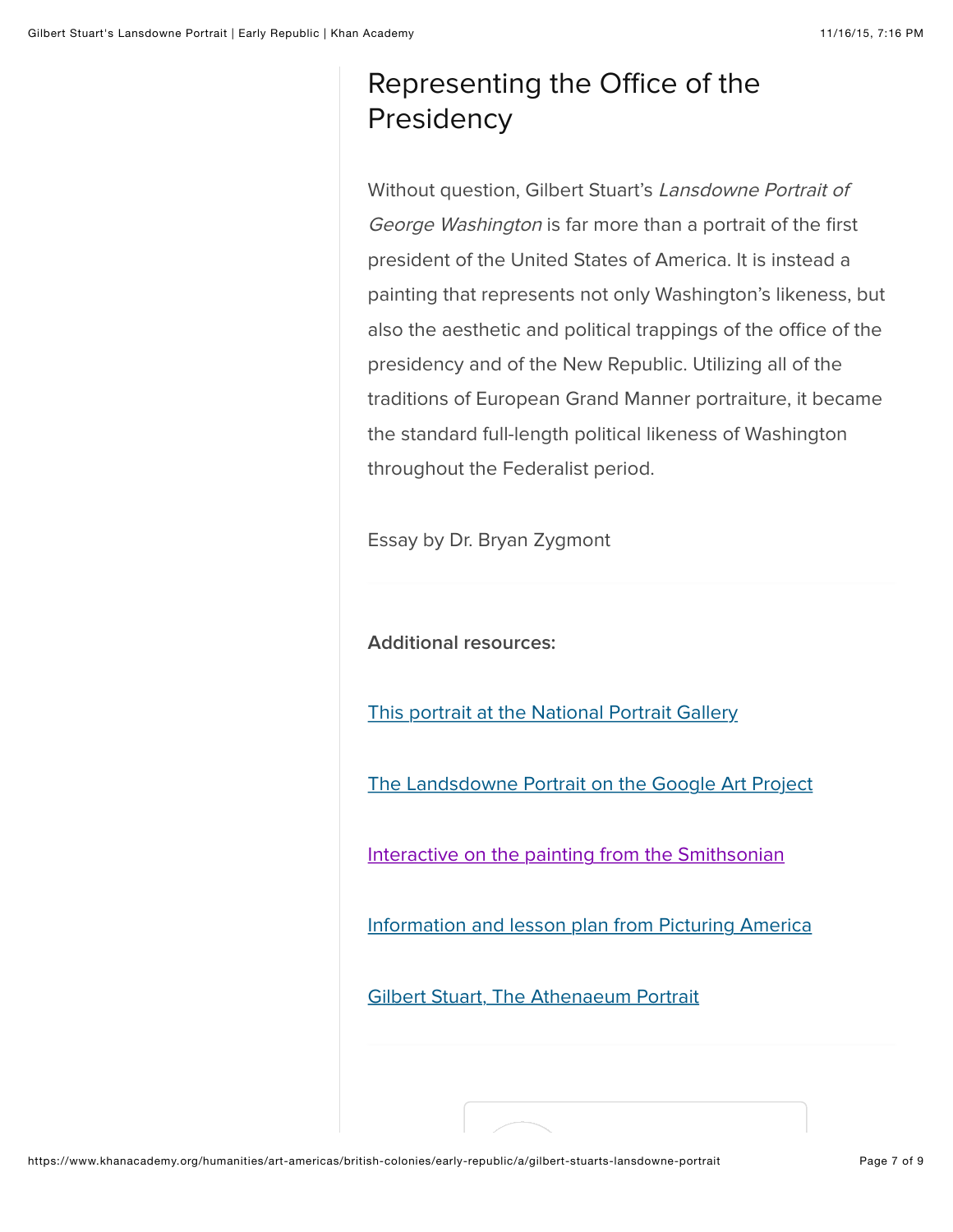|            |                                         | Ask a question |                                                                                                                                                                                                                                               |
|------------|-----------------------------------------|----------------|-----------------------------------------------------------------------------------------------------------------------------------------------------------------------------------------------------------------------------------------------|
|            | <b>Questions</b> Tips & Thanks          |                |                                                                                                                                                                                                                                               |
| Top Recent |                                         |                | Guidelines Report a mistake                                                                                                                                                                                                                   |
|            | information written about the art work. |                | This is a format, rather than content question. Is<br>there some way that we can have the text<br>accompany the work in some columnic scroll<br>fashion? Not to complain, but I find myself<br>scrolling up and down with every new detail of |
|            | 4 Votes Comment · Flag                  |                | about a year ago by The Q                                                                                                                                                                                                                     |
|            | Answer this question                    |                |                                                                                                                                                                                                                                               |
| creditors? |                                         |                | Did Stuart eventually pay off his English and Irish                                                                                                                                                                                           |
|            | 2 Votes Comment · Flag                  |                |                                                                                                                                                                                                                                               |
|            |                                         |                | 9 months ago by codor luvtub                                                                                                                                                                                                                  |
|            |                                         |                | They never bothered to catch up with him!                                                                                                                                                                                                     |
|            | 1 Vote Comment · Flag                   |                |                                                                                                                                                                                                                                               |
|            |                                         |                | about a month ago by Bryan Zygmont                                                                                                                                                                                                            |
|            | Answer this question                    |                |                                                                                                                                                                                                                                               |
|            | reveal a background of open sky."       |                | "The President stands before a portico-like<br>space, complete with two pairs of ionic columns<br>and a red curtain that has been pulled aside to                                                                                             |
|            |                                         |                |                                                                                                                                                                                                                                               |

between the three classical orders (Doric, Ionic, and Corinthian) was by looking at the head of the column? If we cannot see the head, then how can we be certain?

1 Vote • 2 Comments • Flag